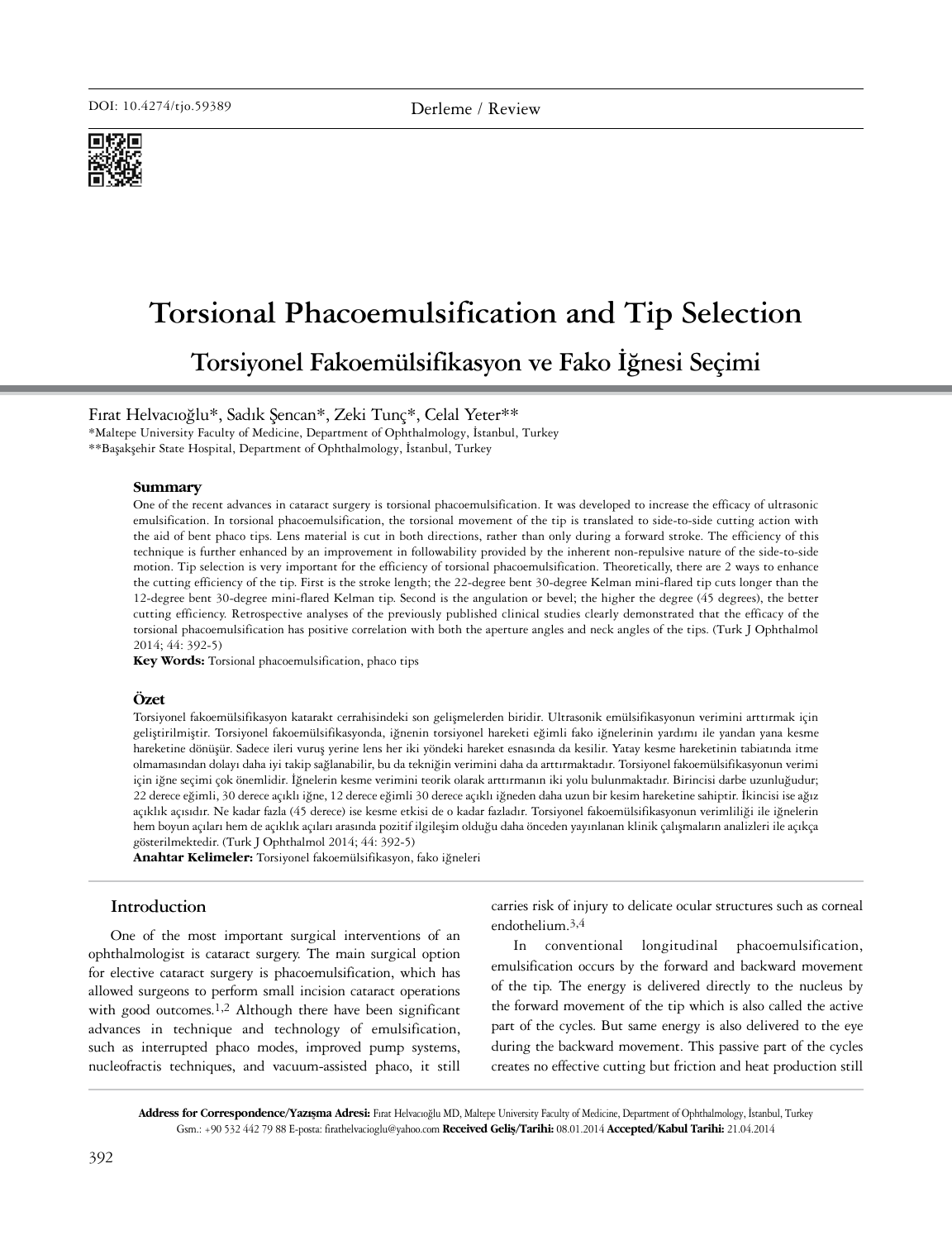continues. The forward kick could also cause repulsion of the lens material especially if the vacuum is not strong enough to hold the fragments.<sup>5</sup>

The action of phacoemulsification can include several mechanisms including direct mechanical cutting, termed the jackhammer effect, and implosion of microcavitation bubbles.<sup>6</sup> To avoid the handicaps of the jackhammer effect, a new torsional emulsification motion which emulsifies the lens by shearing action was developed. In January 2006, Alcon Surgical incorporated Ozil torsional into the Infiniti Vision System. In torsional phacoemulsification, the torsional movement of the tip is translated to side-to-side cutting action with the aid of bent phaco tips. Ozil torsional phaco is more efficient than traditional longitudinal phaco because of its side-to-side oscillatory shearing action. Lens material is cut in both directions, rather than only during a forward stroke. The efficiency of this technique is further enhanced by an improvement in followability provided by the inherent non-repulsive nature of the side-to-side motion. The tip moves at a frequency of 32 kHz in torsional phacoemulsification.<sup>5</sup> The lower frequency was also supposed to reduce the heat signature over that created with traditional ultrasound (US) at 40 kHz.<sup>7</sup> Theoretically, torsional phaco increases cutting efficiency, improves the followability and decreases the dispersion of lens material, reduces fluid usage, and reduces the risk of thermal injury by reducing the frictional movements within the incision and by lowering the frequency.

Experimental and clinical studies were performed to demonstrate these advantages of torsional phaco. Liu et al.5 compared torsional and conventional longitudinal-mode phacoemulsification and found that less cumulative dissipated energy (CDE) was used in the torsional group at all grades of nucleus density. Also, the torsional mode had a better visual outcome in the early postoperative phase of the study. Davison<sup>8</sup> used straight and angled tips in longitudinal and torsional phacoemulsification and as a conclusion, torsional phacoemulsification using an angled tip required less surgeongenerated tip travel and less time, suggesting that nuclear material may be more efficiently approximated to and aspirated through the tip aperture throughout the phacoemulsification process. Oakey et al.9 used porcine lens nuclei as a model for comparison of 3 US modalities regarding efficiency and chatter. No statistically significant difference was observed between the groups and longitudinal US was found to be an acceptable alternative to torsional and transversal US. In an experimental study by Miyoshi et al.10 increased efficiency with ongoing emulsification in both lateral strikes and multiple points of cavitations were pointed as the important superiorities of torsional over longitudinal phacoemulsification.

Followability and lack of repulsion were important advantages of torsional phaco. Wang et al.<sup>11</sup> demonstrated that torsional phacoemulsification could be performed more efficiently with higher vacuum levels. Fernandez de Castro et al.<sup>12</sup> developed a bead-flow pattern for visualizing and comparatively quantifying the fluid movement using a torsional or longitudinal US phaco handpiece. Bead clearance time was approximately 50% faster with torsional than with longitudinal US, regardless of the power setting in their study.

Heat production, which can lead to wound burn and have potential to damage intraocular structures, is an important handicap of emulsification. In the experimental study by Han et al.13, heat productions of longitudinal and torsional phacoemulsification were compared. A straight 30-degree nonaspiration bypass system (ABS) microtip on an Infiniti US handpiece (Alcon, Inc.) and a 45-degree Kelman mini-flared ABS tip on an OZil torsional handpiece (Alcon, Inc.) were used. Continuous US in longitudinal or in torsional mode with same power, same stroke length, or with same applied energy were compared. Torsional phacoemulsification generated less heat than longitudinal phacoemulsification in all 3 comparison tests. In the experimental study by Jun et al.<sup>14</sup>, incision temperatures of torsional and longitudinal US using 2.75 mm or 2.20 mm incisions were compared. A 0.9 mm 30-degree Kelman turbosonic miniflared aspiration bypass tip with a 0.9 mm Microsmooth MicroTip infusion sleeve or Microsmooth Ultra infusion sleeve (Alcon, Inc.) were used in 100% longitudinal or torsional power. Incision temperature was influenced by US modality and was significantly lower with torsional US than with longitudinal US.

Reuschel et al.15 conducted a clinical study to show endothelial cell changes after torsional and longitudinal phacoemulsification. Although the mean US time, CDE, and percentage total equivalent power imposition 3 were statistically significantly lower in the torsional group than in the longitudinal group, similar endothelial cell density changes were observed in both groups.

The effectiveness of phacoemulsification depends on the proportion of applied US energy and fluid exchange in the anterior chamber during the removal of nuclear material.<sup>9</sup> The major handicap of the torsional phacoemulsification which decreases the efficacy of the emulsification is clogging. It is the obstruction of the tip's shaft by emulsified nucleus material, mostly seen in the emulsification of dense cataracts and especially if 0.9 mm tips are used. When clogging happens, optimal shearing plane is lost and ineffective US energy is delivered since the obstructed tip does not allow aspiration of the emulsified nucleus materials. To overcome this handicap, surgeons add longitudinal component to the torsional movement. In the study by Rekas et al.16, longitudinal 20% power was added to torsional phaco in hard cataracts to avoid clogging. Intelligent Phaco (IP) upgrade which delivers a very small amount (short pulse) of longitudinal US just after reaching the preset maximum vacuum level was combined with torsional technology to further increase its efficiency. Risk of clogging and shifts in the IOP decrease, and the eye is maintained in a more natural state throughout the surgery, theoretically, with the IP upgrade.

Ratnarajan et al.17 and Cionni et al.18 conducted a study comparing the outcomes of torsional phacoemulsification with or without the IP upgrade. A 30-degree Kelman-style miniflared phaco tip was used in both studies. Significantly reduced CDE, foot pedal 3 times, balanced salt solution (BSS) volume, and shorter durations of occlusive events during surgery were observed with the upgrade.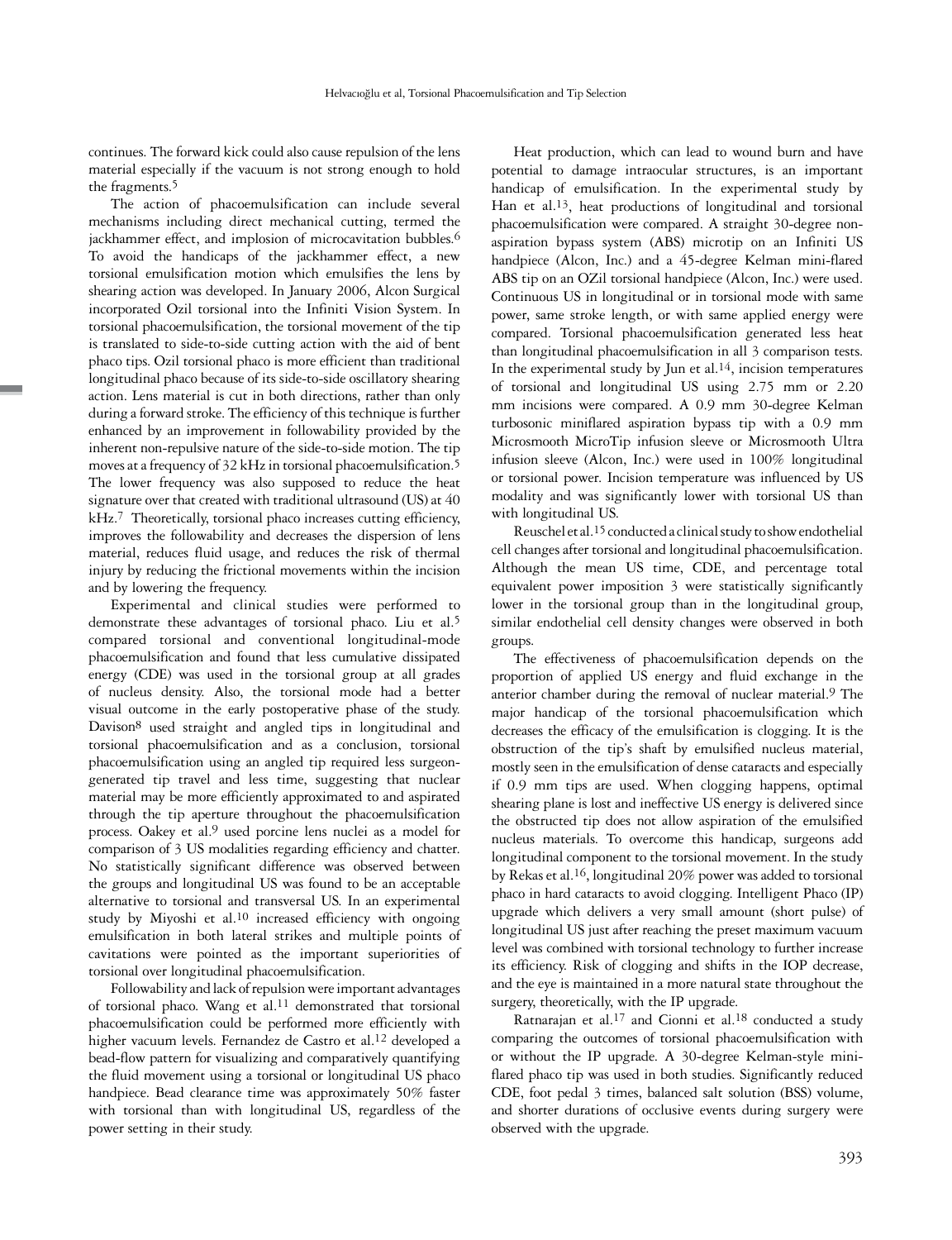We had also conducted a study to compare the safety and efficacy of microcoaxial phacoemulsification surgeries performed with the Ozil IP torsional mode and combined torsional/longitudinal US mode. A 0.9-mm 30-degree miniflared 12-degree bent tip was used in all of the operations. Although lower CDE values were found in the IP group, statistical significance could not be achieved. Ozil IP torsional mode provided more effective lens removal than the combined torsional/longitudinal US mode with a statistically significant lower UST and volume of BSS used.19 IP was introduced in order to facilitate the lateral movement in lens material emulsification avoiding the complete tip occlusion. The longitudinal pulse occurs when a presetted vacuum threshold is reached and is less frequent than the pulse with a fixed rate in mixed longitudinallateral movement. For this reason, a reduced delivered energy has to be expected using IP. The key point was the tips that we used in our study. Twelve degree bent tip was not a good choice to show the real efficacy of torsional phacoemulsification. Tip selection is a very important factor in determining the energy delivery and the efficacy of the torsional emulsification; with 22°-bent tips, the efficiency of the torsional phaco increases.20 Because the other group had a longitudinal component and the torsional US amplitude of this group was significantly lower than of the IP group, efficiency of the emulsification was not gradually affected by the type of tip. Probably less CDE can be achieved with IP torsional phacoemulsification by using more bent tips. Tip selection is very important for the efficiency of torsional phacoemulsification. Theoretically, there are 2 ways to enhance the cutting efficiency of the tip. First is the stroke length; the 22-degree bent 30-degree Kelman mini-flared tip cuts longer than the 12-degree bent 30-degree mini-flared Kelman tip. Second is the angulation or bevel; the higher the degree (45 degrees), the better cutting efficiency (Figure 1). To show the influence of the stroke length on the outcomes of the torsional phacoemulsification, we performed a study. IP upgraded torsional microcoaxial phacoemulsification surgeries were compared by 22-degree or 12-degree bent tips. The 22-degree bent tip provided more effective lens removal than the 12-degree bend tip with a lower UST and CDE regardless of nucleus grade (Table 1).21 We have also conducted a study to analyze the cutting efficiencies of the 22-degree bent, 30- and 45-degree aperture angled tips. Theoretically, it is known that the 45-degree tip provides better "cutting", and it is believed that the 30-degree tip provides better "holding". Therefore, it would make some sense that the 45-degree tip would perform better in a more chop-dominant approach. On the other hand, a more tip-occlusive/less chopping technique could theoretically lead to greater efficiency with a 30-degree tip. Most of the surgeons get used to use 30-degree Kelman tips since the smaller holding surface of this tip, when compared to 45-degree tips, provides better control over the nucleus material. But with the chop technique and fluid-energy settings used in our study, no significant difference was observed between the groups for the amount of BSS used and the followability of the groups was

| Table 1. Surgical outcomes of the 2.2-mm microcoaxial phacoemulsification using Ozil IP torsional mode with $22^{\circ}$ or $12^{\circ}$ bent tips<br>(From the study: Helvacioglu F, Yeter C, Tunc Z, Sencan S. The outcomes of Ozil IP torsional microcoaxial phacoemulsification<br>performed by 12 and 22 degree bent tips. J Cataract Refract Surg. 2013; 39:1219-25.) |                               |                   |                              |                                  |                               |                                         |  |  |  |  |  |
|-----------------------------------------------------------------------------------------------------------------------------------------------------------------------------------------------------------------------------------------------------------------------------------------------------------------------------------------------------------------------------|-------------------------------|-------------------|------------------------------|----------------------------------|-------------------------------|-----------------------------------------|--|--|--|--|--|
| Groups                                                                                                                                                                                                                                                                                                                                                                      | <b>UST</b>                    | <b>CDE</b>        | Longitudinal Us<br>Amplitude | <b>Torsional Us</b><br>Amplitude | <b>Mean Operation</b><br>Time | <b>Mean Volume of BSS</b>               |  |  |  |  |  |
| Group 1                                                                                                                                                                                                                                                                                                                                                                     | $60.50$ sec.<br>$±27.23$ sec. | $11.53 \pm 6.99$  | $0.22+0.26$                  | $42.86 \pm 15.64$                | 985 sec. $\pm 306$ sec.       | 73.33 $cc \pm 28.58$ cc                 |  |  |  |  |  |
| Group 2                                                                                                                                                                                                                                                                                                                                                                     | 84.5 sec.<br>$±45.04$ sec.    | $16.68 \pm 10.66$ | $0.48 + 0.68$                | $46.27 + 14.74$                  | 950 sec. $\pm$ 325 sec.       | $82.08 \text{ cc} \pm 26.21 \text{ cc}$ |  |  |  |  |  |
| p-value                                                                                                                                                                                                                                                                                                                                                                     | $p=0.003$                     | $p=0.008$         | $p=0.022$                    | $p=0.291$                        | $p=0.808$                     | $p=0.134$                               |  |  |  |  |  |
| UST: Ultrasound time, CDE: Cumulative dissipated energy. BSS: Balanced salt solution.<br>$C_{\text{max}}$ 1, 2.2. $\ldots$ and $\ldots$ is a contract of $C_{\text{max}}$ and $C_{\text{max}}$ and $\ldots$ and $\ldots$ $\ldots$ $\ldots$ and $\ldots$                                                                                                                     |                               |                   |                              |                                  |                               |                                         |  |  |  |  |  |

al phacoemulsification using Ozil IP torsional mode with 45° aperture angled tips

Group 2: 2.2-mm microcoaxial phacoemulsification using Ozil IP torsional mode with 30º aperture angled tips

**Table 2. Surgical outcomes of the 2.2-mm microcoaxial phacoemulsification using Ozil IP torsional mode with 45º or 30º aperture angled tips (From the study: Helvacioglu F, Yeter C, Tunc Z, Sencan S, Uyar OM. The outcomes of Ozil IP torsional microcoaxial phacoemulsification performed by tips with 30 and 45 degree aperture angles. J Cataract Refract Surg. 2014 Epub doi:pii: S0886- 3350(13)01520-4. 10.1016/j.jcrs.2013.07.051)**

| Groups                                                                                                      | <b>UST</b>                    | CDE              | Longitudinal Us<br>Amplitude | <b>Torsional Us</b><br>Amplitude | <b>Mean Operation</b><br>Time   | Mean Volume<br>of BSS |  |  |  |  |
|-------------------------------------------------------------------------------------------------------------|-------------------------------|------------------|------------------------------|----------------------------------|---------------------------------|-----------------------|--|--|--|--|
| Group 1                                                                                                     | 58.21 sec. $\pm$ 33.81 sec.   | $7.74 \pm 6.23$  | $0.45 \pm 0.30$              | $26.30 \pm 12.60$                | $888,37$ sec. $\pm 165.25$ sec. | 73.30 cc±19.87 cc     |  |  |  |  |
| Group 2                                                                                                     | $63.83$ sec. $\pm 23.42$ sec. | $12.36 \pm 6.75$ | $0.23 \pm 0.26$              | $44.65 \pm 14.38$                | 919.02 sec. $\pm$ 277.92 sec.   | 74.30 cc ± 19.44 cc   |  |  |  |  |
| p-value                                                                                                     | $p=0.389$                     | $p=0.002$        | $p=0.001$                    | $p=0.001$                        | $p=0.545$                       | $p=0.821$             |  |  |  |  |
| UST: Ultrasound time, CDE: Cumulative dissipated energy. BSS: Balanced salt solution.                       |                               |                  |                              |                                  |                                 |                       |  |  |  |  |
| Group 1: 2.2-mm microcoaxial phacoemulsification using Ozil IP torsional mode with 45° aperture angled tips |                               |                  |                              |                                  |                                 |                       |  |  |  |  |

Group 2: 2.2-mm microcoaxial phacoemulsification using Ozil IP torsional mode with 30º aperture angled tips